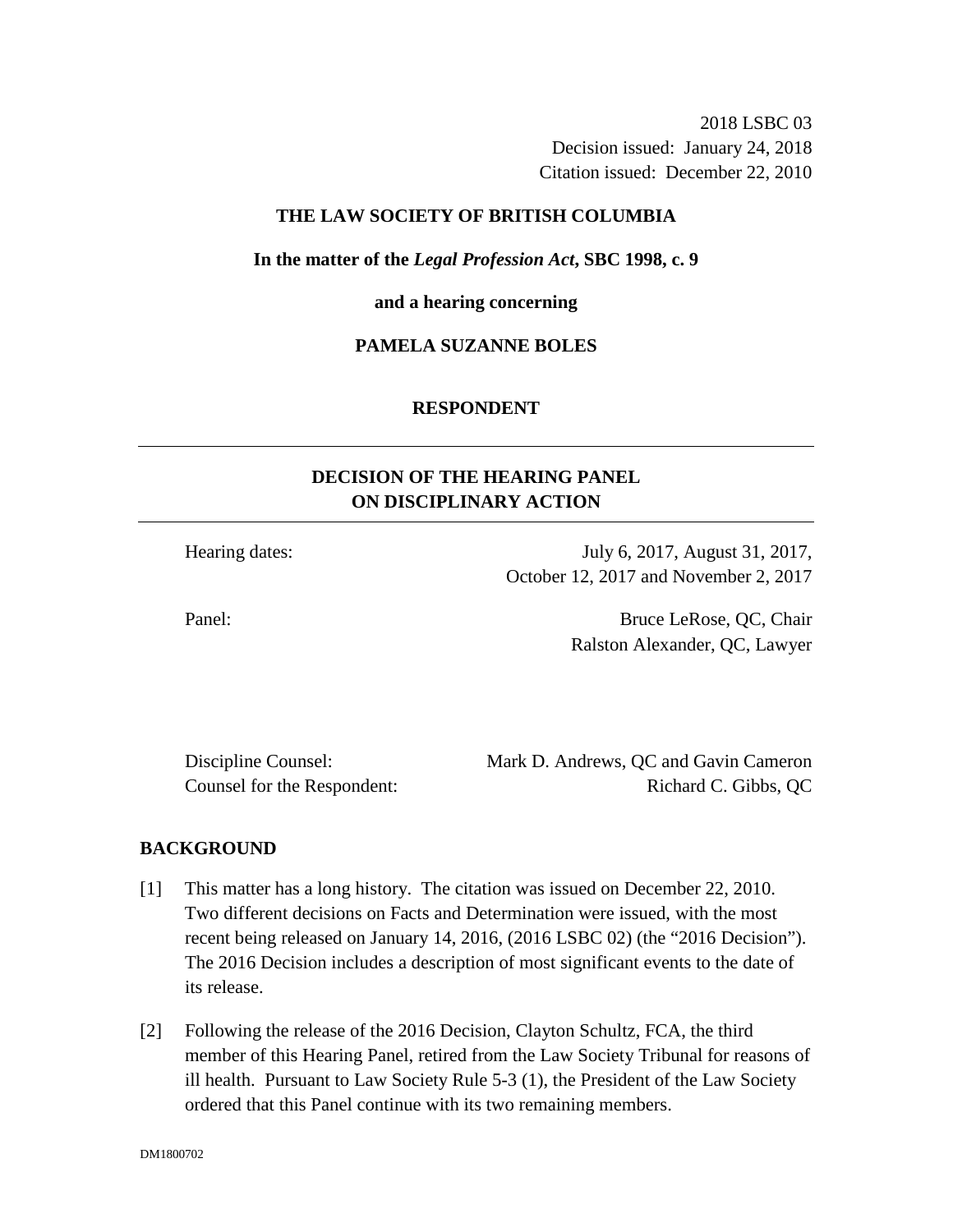- [3] Following the release of the 2016 Decision, the Law Society sought a review on the record of the 2016 Decision pursuant to s. 47 of the *Legal Profession Act*, SBC 1998, c. 9. That review was heard on September 23, 2016 and the decision of the review panel was released on December 28, 2016. The 2016 Decision was confirmed by the review panel, on different grounds.
- [4] The hearings on disciplinary action were held on three different days, interrupted following the first day by an application from the Law Society to call as witnesses in the hearing, respective counsel for the parties at the time of the initial hearing (April 11, 2012). After several adjournments, that application was presented in a telephone conference on August 31, 2017, and the motion to call the additional witnesses was denied with reasons to be provided in this decision.
- [5] The purpose of this hearing was to determine an appropriate disciplinary action for the finding of a breach of Law Society Rules as found in the 2016 Decision.

## **POSITION OF THE LAW SOCIETY**

- [6] The Law Society referenced the *Ogilvie* factors, (*Law Society of BC v. Ogilvie*, 1999 LSBC 17) and suggested condensing the same into four combined categories, as follows:
	- (a) Nature and gravity and consequences of the conduct;
	- (b) Character and professional conduct record of the Respondent;
	- (c) Acknowledgement of misconduct and any remedial action; and
	- (d) Public confidence in the legal profession including public confidence in the discipline process.
- [7] As to nature and gravity, it was acknowledged that this case was in respect of a breach of the Rules and was not about professional misconduct. Slightly aggravating factors were that there were four rule-breaches in this case and the failure to report these certificates prevented the Law Society from initiating any of its regulatory processes to protect the public.
- [8] It argued that the prior discipline history of the Respondent as evidenced by the professional conduct record before the Panel and the principle of progressive discipline were important considerations in this case.
- [9] The Law Society placed considerable emphasis on the Professional Conduct Record ("PCR") of the Respondent. It noted that the PCR included four citations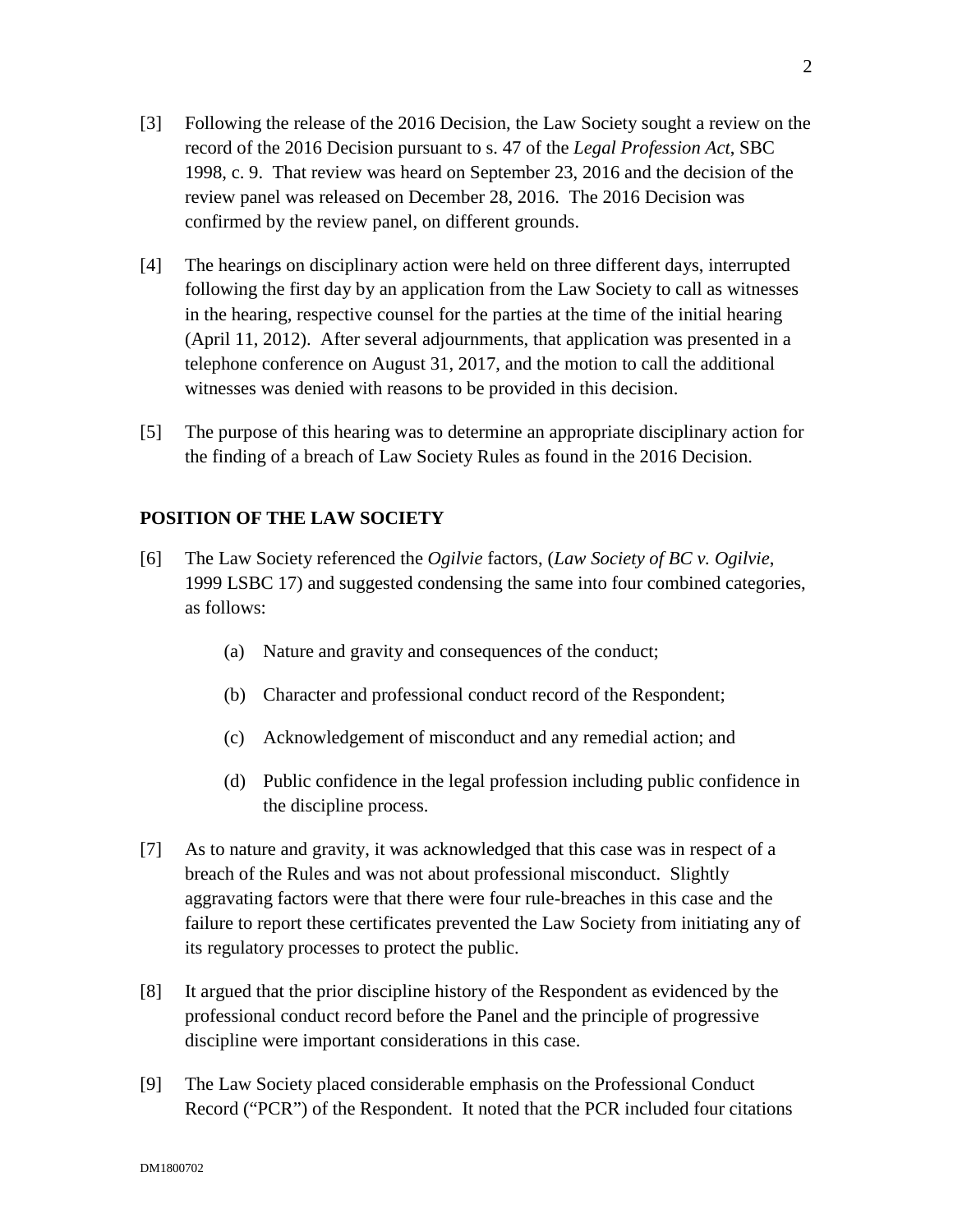(including this citation) and, in particular, a prior citation for a breach of the same rule. The PCR also includes three conduct reviews, one of which dealt with several different complaints over a time period from 2008 to 2010. The Respondent was also the subject of a Practice Standards referral from 1998 to 2003.

- [10] The Law Society argued that the considerable disarray of the Respondent's financial affairs over a significant and relevant period of time, including her failure to file several income tax returns when due, (indeed not filed until some years later), is an aggravating factor and should have provided the Respondent with an increased awareness and vigilance about compliance with Law Society Rules as they relate to financial accountability.
- [11] The Respondent's acknowledgement of the wrongdoing was conceded by the Law Society, though counsel for the Respondent took considerable exception to the suggestion that the acknowledgement was not provided until after the hearing began. We have more to say on this subject.
- [12] It was noted that the large number of letters of recommendation provided by the Respondent should be accorded less weight as very few of the letters acknowledged an awareness of the prior discipline history of the Respondent or the fact of the prior citation for a previous breach of the same rule. In addition, and following the reasoning in *Law Society of BC v. Dent*, 2016 LSBC 5, the letters of recommendation seeking to establish good character can be overcome by a significant PCR. The Respondent's PCR is at least as "significant" as that of Mr. Dent.
- [13] The Law Society argued for a fine of \$7,500. The Law Society suggested that level of fine was at the low end of the range of acceptable penalties in the circumstances, having regard to similar cases of failure to report judgments. Several cases were cited in support of that proposition.

#### **POSITION OF THE RESPONDENT**

- [14] The Respondent argued that the extreme anguish suffered by the Respondent as a result of the release of the first decision on Facts and Determination (see the 2016 Decision for a full explanation) was sufficient punishment and the protracted proceedings that the Respondent suffered through should be recognized by the Panel and therefore a simple reprimand was the appropriate disciplinary action in the circumstances.
- [15] It is the position of the Respondent that the Law Society is responsible for the pain and suffering of the Respondent by reason of a breach of an agreement concluded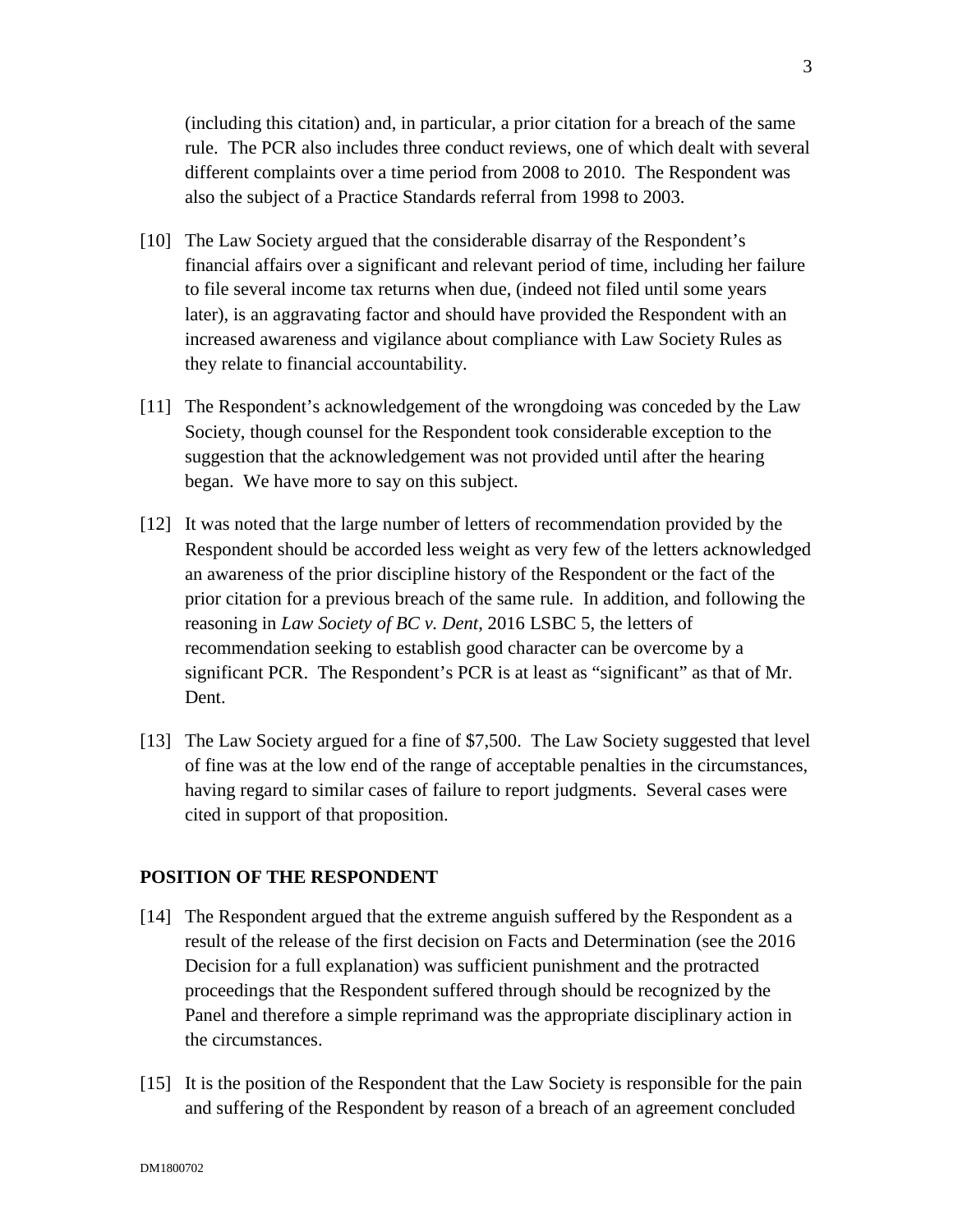between respective counsel for the parties on the eve of the second day of the first hearing in 2012. It was determined in the 2016 Decision that, as a result of the alleged agreement among counsel, the Respondent did not testify in that first hearing. The 2016 Decision includes a description of the agreement, the consequences that followed its non-disclosure to the Panel, and the resulting unintended consequences.

- [16] The suggestion of improper behaviour by prior Law Society counsel was the reason the Law Society sought permission to call both counsel involved in the 2012 hearing so that the nature of the agreement and any possible breach of the same could be canvassed by this Panel. We have more to say on this subject later in this decision.
- [17] The Respondent presented a significant array of letters of reference and a binder of court decisions (48) in which the Respondent had participated as counsel and provided (presumably) quality services to her clients. The Panel did not review the decisions provided except to the extent they were referenced by counsel and finds that there is little or no probative value to that component of the Respondent's submission on disciplinary action.
- [18] The fundamental argument of the Respondent as to the proper sanction to be imposed is that the Respondent has suffered greatly as a result of these protracted proceedings and that only a reprimand is required or justified in all of the circumstances.

#### **DISCUSSION**

- [19] When reduced to its simplest terms, the determination required of this Panel is straightforward. We have an acknowledged breach of the Rules by a Respondent with an extensive PCR. We have considered the *Ogilvie* factors and the submissions of counsel for both parties. We have applied the principle of progressive discipline because we believe that the PCR of the Respondent requires it. We have considered and placed very little weight upon the letters of recommendation provided by the Respondent for the reasons articulated in the *Dent* decision. We have found that the court decisions submitted by the Respondent have little or no probative value.
- [20] Counsel for the Respondent has argued forcefully that this entire process was not necessary, given the acknowledgement of the Respondent, from time to time, that she had breached the Rules.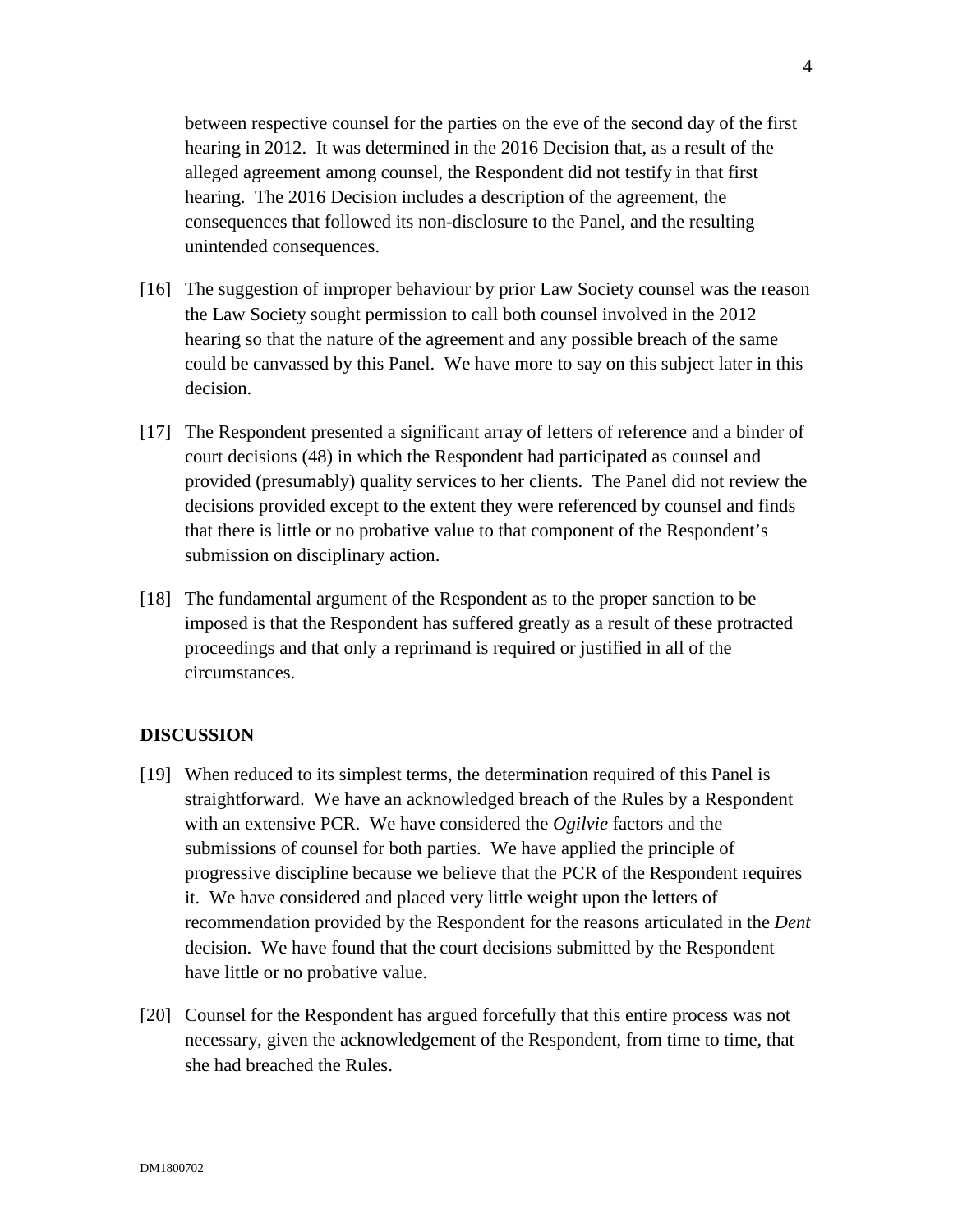- [21] We are not of the view that that acknowledgement is determinative of whether this proceeding was necessary, in particular because the Law Society was seeking a finding of professional misconduct. It is clear that at no time did the Respondent acknowledge professional misconduct as an appropriate outcome. A hearing was accordingly required and conducted.
- [22] The Respondent argues that the absence of a finding of professional misconduct is a profoundly significant characteristic of these proceedings, and claims that with the finding in the decision of the review panel of simple rule-breaches, her defence was "thoroughly vindicated".
- [23] The main thrust of the Respondent's argument is that the Law Society is entirely responsible for the original outcome, which has caused the Respondent great harm, and therefore any discipline imposed by this Panel should be mitigated.
- [24] The Panel does not accept this proposition and has determined (as will be discussed below) that both parties are equally responsible for the 2012 outcome on Facts and Determination that led to these protracted proceedings.
- [25] We have determined that the appropriate penalty, in all of the circumstances, is a fine in the amount of \$7,500. In establishing a fine at this level we have considered and are mindful of the argument of the Respondent that she has suffered enough. We will now address that issue and our determination on the circumstances related to the paragraph 41 outcome.

## **PARAGRAPH 41**

- [26] To provide context for what follows, readers are directed to the 2016 Decision. In the absence of the facts provided in that decision, nothing that follows will be understandable.
- [27] We begin with a description of the agreement concluded by counsel on the eve of the second day of the 2012 Hearing. The agreement was the result of an email exchange obviously confirming a prior discussion. Law Society counsel advised Respondent's counsel as follows:

As discussed, I now understand we are in agreement on 3-44 breach for

- 1(e) the July 2004 Judgment for \$48,005.06
- 1(g) the Feb 2004 judgment for \$9,371.91
- 1(h) the Sept 2005 judgment for \$6,528.46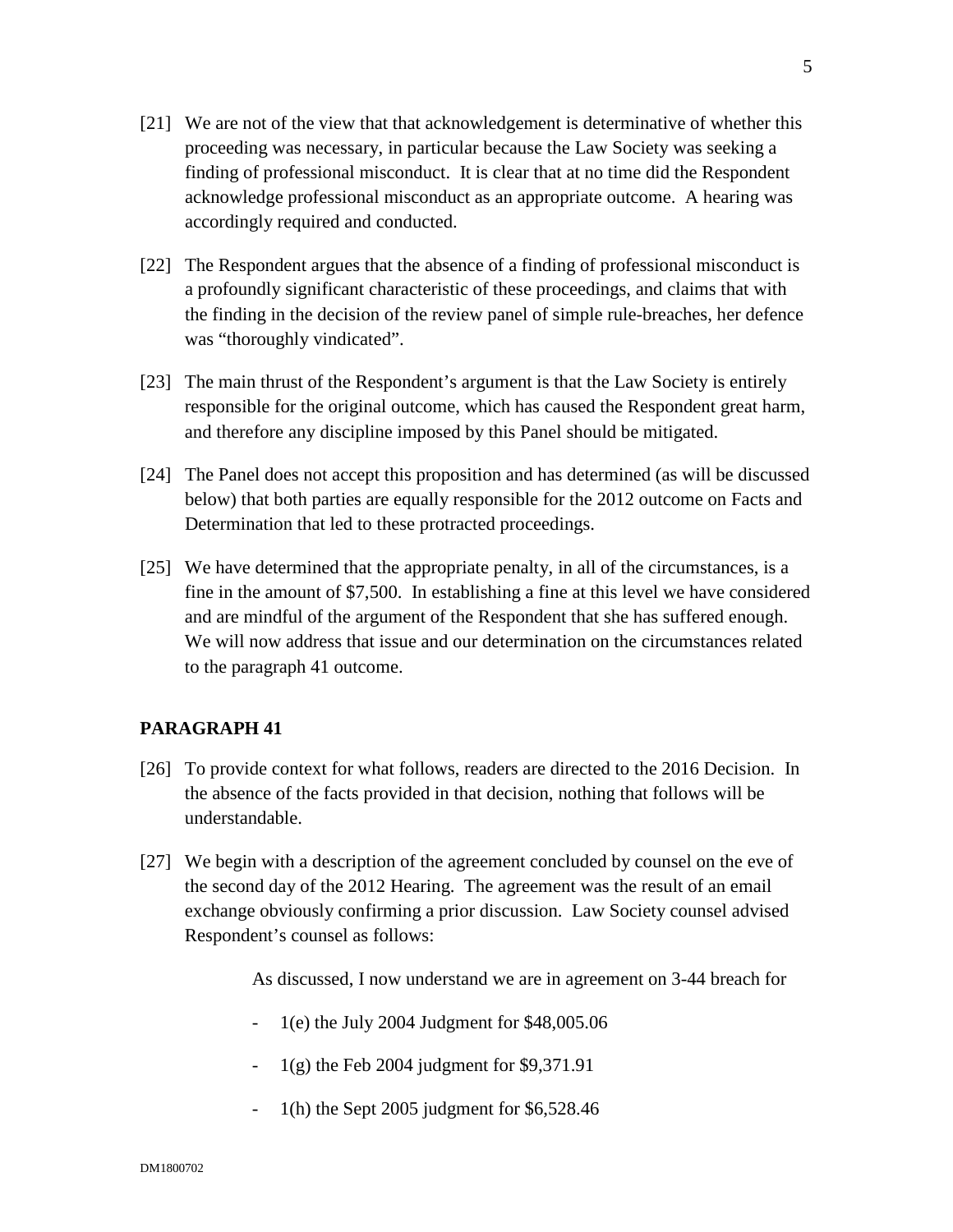1(c) the April 2005 \$150,000 judgment, is to be determined on the basis that the essential elements are made out but they are subject to your *de minimus* defence and the ITA defence etc. – AND if your defences do not prevail there will be a Rule 3-44 finding (in other words, the essential elements are made out, but there is no 3-44 breach specifically acknowledged to preserve your ability to raise specific defences). Is that more or less what you are saying??

All of this on the understanding that we may argue a finding of "professional misconduct" should be made in respect of the 3 or 4 breaches made out.

[28] Counsel for the Respondent replied (in part):

That reflects my understanding. …

As for the anticipated evidence you expect to call from Howie Caldwell, I am not restricted in raising objections if I feel that is appropriate. More significantly, however, I understand that the thrust will be that opportunities for access to some evidence and\or remedies (such as spot audits, if they had been deemed appropriate at the time) were lost as a result of the delay in reporting. However, you are not anticipating that to be attributed to any deliberation or intended obstruction on Pam's part, but rather to consequences flowing from the simple passage of time. Please correct me if I have misunderstood that. If it is intended to go into suggestions of deliberate or intentional interference with LS functioning, then we would feel compelled to explore the issues more fully, and/or call rebuttal evidence.

- [29] The Panel was not advised of this "agreement" and the evidence of Mr. Caldwell was uneventfully admitted and none of the prohibited subject matters were canvassed. The parties presented their respective closing arguments.
- [30] As foreshadowed in the email exchange, the Law Society argued for a finding of professional misconduct. The primary precedential foundation for the argument was the decision in the case of *Law Society of BC v. Lyons*, 2008 LSBC 09. The *Lyons* decision describes considerations that assist panels to determine when a breach of the rules reaches the level of professional misconduct.
- [31] Those considerations include the gravity of the misconduct, its duration, the number of breaches, the presence or absence of *mala fides* and the harm caused by the respondent's conduct. Law Society counsel recited the first four of these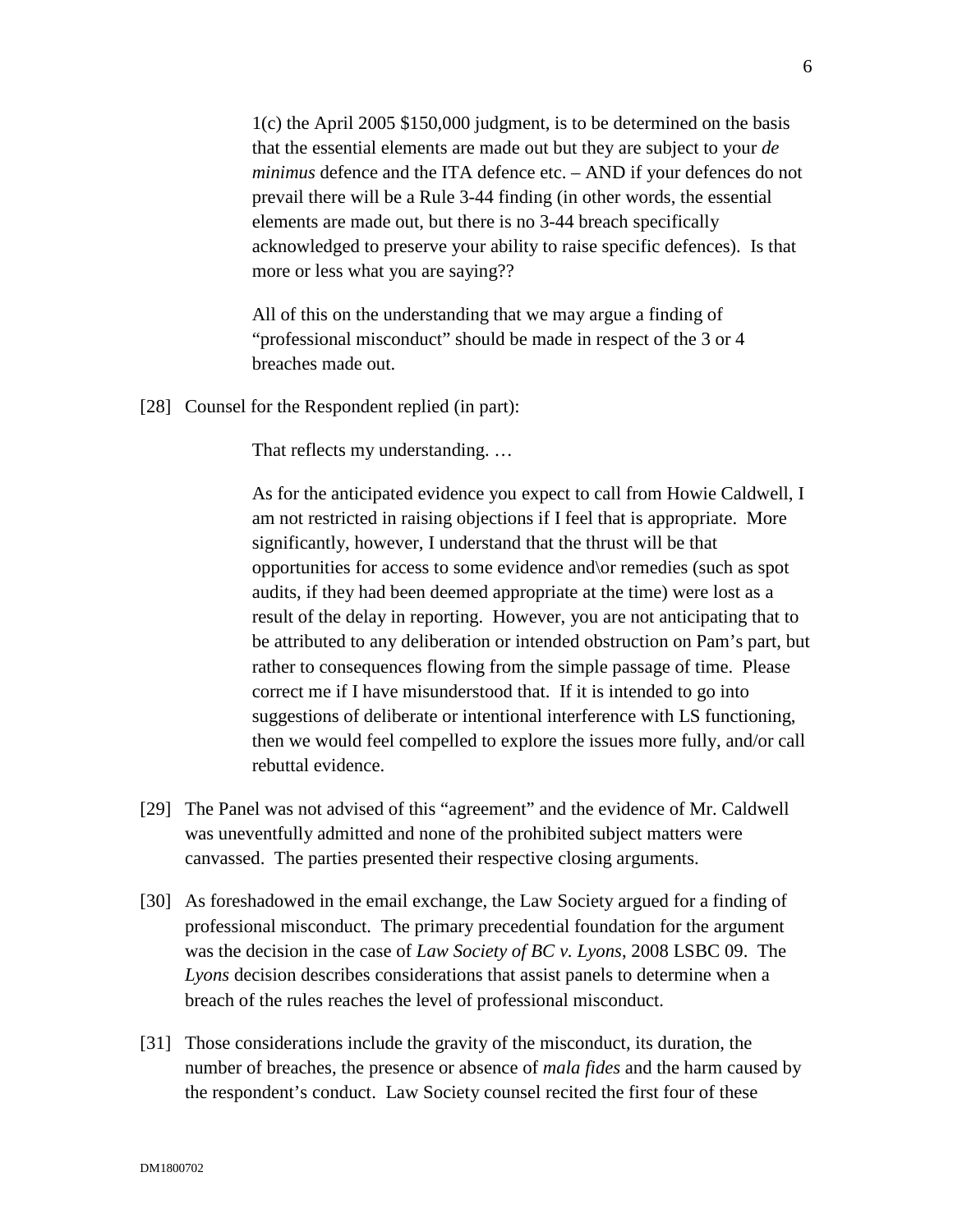considerations, excluded a reference to harm, and added as a further consideration, without wording from *Lyons* as a basis for doing so, "wilful blindness".

[32] The emphasis of the Law Society argument was on the presence or absence of *mala fides*. This was tied to what was described as the "Respondent's mental state and intent." The submission continued in these terms:

> It is inconceivable, I submit, that during the period of March to October, in those years, that the Respondent did not know, that the certificates were judgments. Such certificates having been registered as judgments in the LTO from as early as 2002. And that was clearly to her knowledge.

- [33] The Law Society argued that the *Lyons* harm that followed the failure to report the judgment is the prevention of an opportunity for the Law Society, in the public interest, to initiate an investigation into the financial circumstances of the judgment debtor and to determine if those financial circumstances pose any danger to the public.
- [34] The Law Society submission concluded as follows:

But for the reasons set out above, including the duration, gravity, and harm resulting and the presence of *mala fides*, or alternatively, wilful blindness, the Law Society respectfully submits that the conduct be characterized as professional misconduct in respect of all or some of the conventions. [sic]

- [35] Counsel for the Respondent replied. The first argument that was developed suggested the importance of the knowledge in the Respondent of the change in the Law Society Rules that clarified that certificates issued under the *Income Tax Act* were to be treated as judgments that engaged the reporting obligation. Equally, the question of whether the Respondent was actually aware of the existence of the Certificates and that she therefore should have reported them. He argued that, if she was not aware of the certificates, it should be difficult to censure her for a failure to report them.
- [36] The argument addressed the difference between imputed knowledge of the change/clarification of the rule, which in argument at least the Respondent accepted she should have within a year or 15 months of the date of the change. Counsel cautioned that the imputed knowledge accepted in respect of the rule-change should not be taken as evidence of actual knowledge. The argument then identified some factual considerations revealed in the Respondent's letter of February 29, 2012 to her counsel in response to Law Society inquiries about outstanding certificates.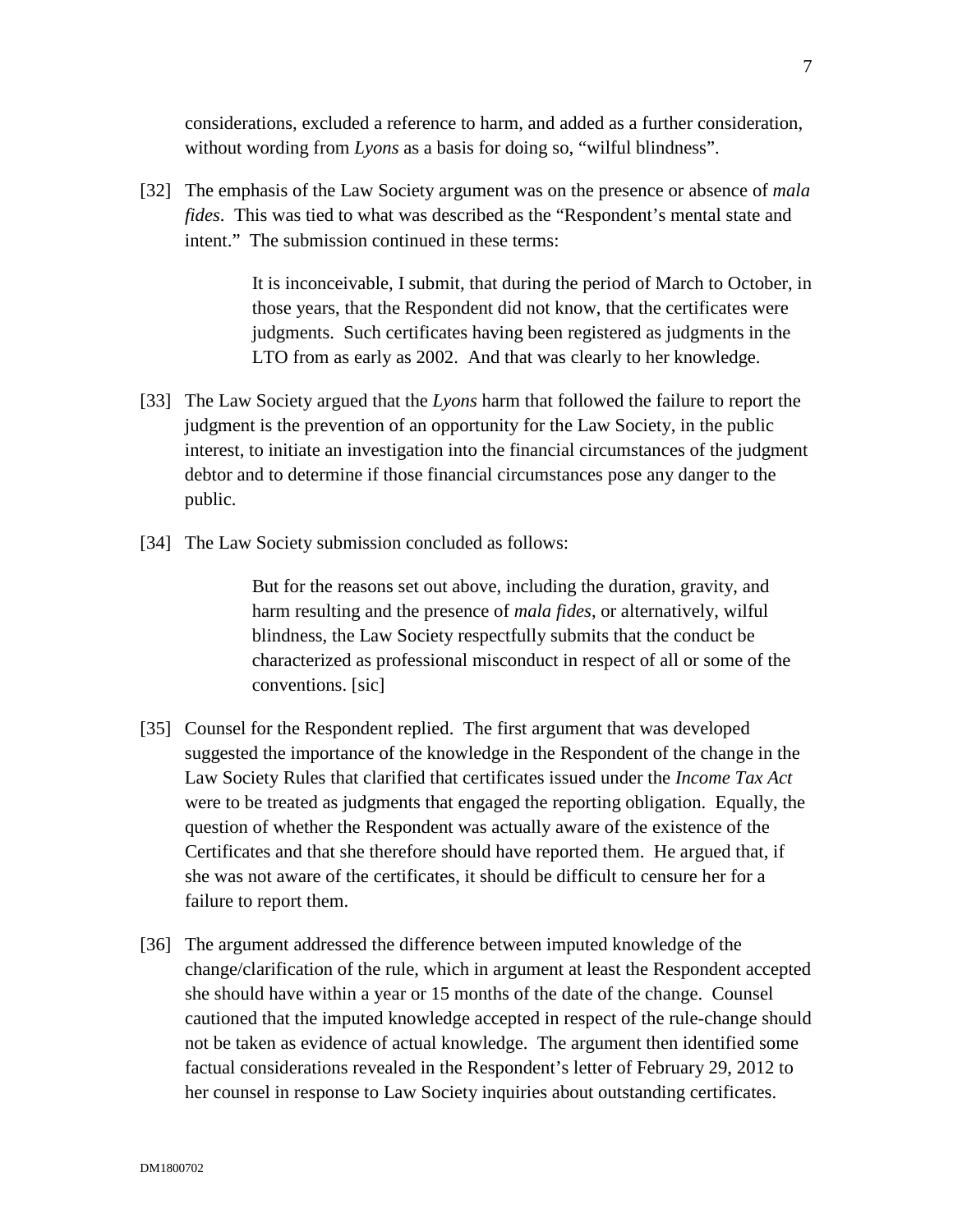The Respondent plainly states in that letter that she did not think of the certificates as judgments.

- [37] A technical argument was advanced as to the effectiveness of one of the certificates, which issue has no bearing on the issues under consideration in this analysis.
- [38] The next thrust of the Respondent's argument addressed the extent to which the established behaviour reached the threshold of professional misconduct. Counsel first noted that, although payment of the certificates was not a defence to the failure to report, payment should significantly mitigate the seriousness of the duration factor.
- [39] The Respondent next discussed the harm factor and considered the notion that the primary harm advanced was the impairment of the ability of the Law Society to respond to the concerns raised by an unsatisfied judgment, thereby protecting the public from the consequences of a member in financial stress. Counsel noted that, even when the multiple judgment information was discovered by the independent inquiry of the Law Society, no intervention was seen. The Law Society did send inquiring letters to the Respondent, but there was certainly no rush to spot audit or take other protective intervention. It is also the case that the Law Society had other damaging information from the Respondent, provided over several years in the course of her annual reporting obligations, about numerous general account cheques being dishonoured when presented for payment. Counsel noted that these reports did not appear to raise significant alarm at the Law Society and again no supervisory or preventive intervention occurred.
- [40] Based upon this analysis, counsel for the Respondent suggested the harm factor of *Lyons* was overstated by the Law Society.
- [41] Respondent's counsel acknowledged the references to *mala fides* and wilful blindness. He argued that the concepts should be restricted to circumstances where there is some element of deliberation or a knowing series of contraventions. He suggested that there is no knowledge in the Respondent of this rule or the events that suggest its contravention. He said "and we certainly are not working, in this case, with evidence of knowledge."
- [42] Counsel then addressed the "strong" assertions of the Law Society regarding it being "inconceivable" that the Respondent was unaware that the certificates were judgments. He noted that the assertion ignored the foundational position of the Respondent that she was not aware of the rule and not aware of the certificates. He also noted that the prior breach of the same rule is not helpful in analyzing these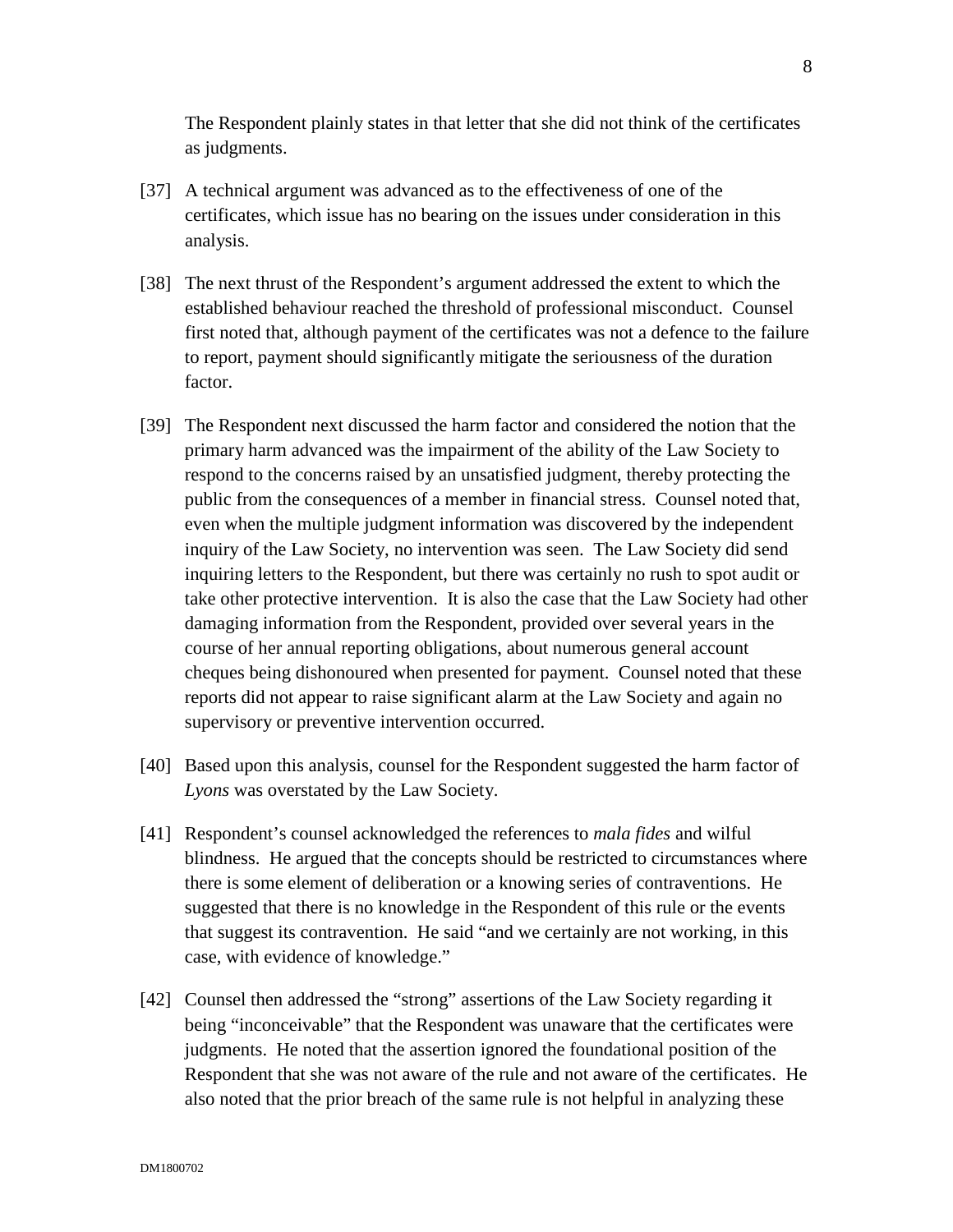facts because there is no similarity between the first judgment of the Supreme Court and these certificates from the tax department.

#### **WHAT WENT WRONG?**

- [43] We are now obliged to consider the circumstances of the agreement concluded between counsel on the night of the first day of the 2012 hearing. The reason for this analysis is that counsel for the Respondent argues that the Law Society breached the agreement and that, therefore, many of the negative consequences that followed the release of the 2012 decision are the responsibility of the Law Society and that this burden must be addressed in the penalty imposed in this Disciplinary Action phase of the 2016 hearing.
- [44] It is manifest in the events that followed the release of the 2012 Decision that neither party expected the decision that was rendered. We know that of the Law Society because it immediately, through counsel, took the position that it would not rely on the language of paragraph 41 in the disciplinary action phase of the hearing. The position of the Respondent is clear, as evidenced by the variety of corrective measures launched immediately following the release of the decision.
- [45] We believe that neither party, nor their respective counsel, anticipated this possible outcome following their agreement concluded on the eve of the second day of the 2012 hearing. This outcome (paragraph 41) was the quintessential unintended consequence.
- [46] In settling the terms of the agreement, Law Society counsel reserved the right to argue for a finding of professional misconduct. Counsel for the Respondent apparently agreed that that intended argument could be advanced as long as the Law Society was not alleging that the non-reporting of the judgment was an intentional interference with Law Society functioning. It was specifically provided that the Respondent would need to consider calling rebuttal evidence if there was a suggestion that the non-reporting was with an intention to mislead.
- [47] Counsel had determined to keep their agreement from the Panel. In doing so, the Panel did not have the benefit of the Respondent's testimony as to her knowledge or lack thereof of the import of these certificates. Clearly, the best evidence of what was in the mind of the Respondent on these seminal questions would come from the mouth of the Respondent. That reality was validated in the second hearing.
- [48] The *Lyons*' factors include *mala fides*. Much discussion in the disciplinary action phase of this hearing was devoted to an understanding of what constitutes *mala*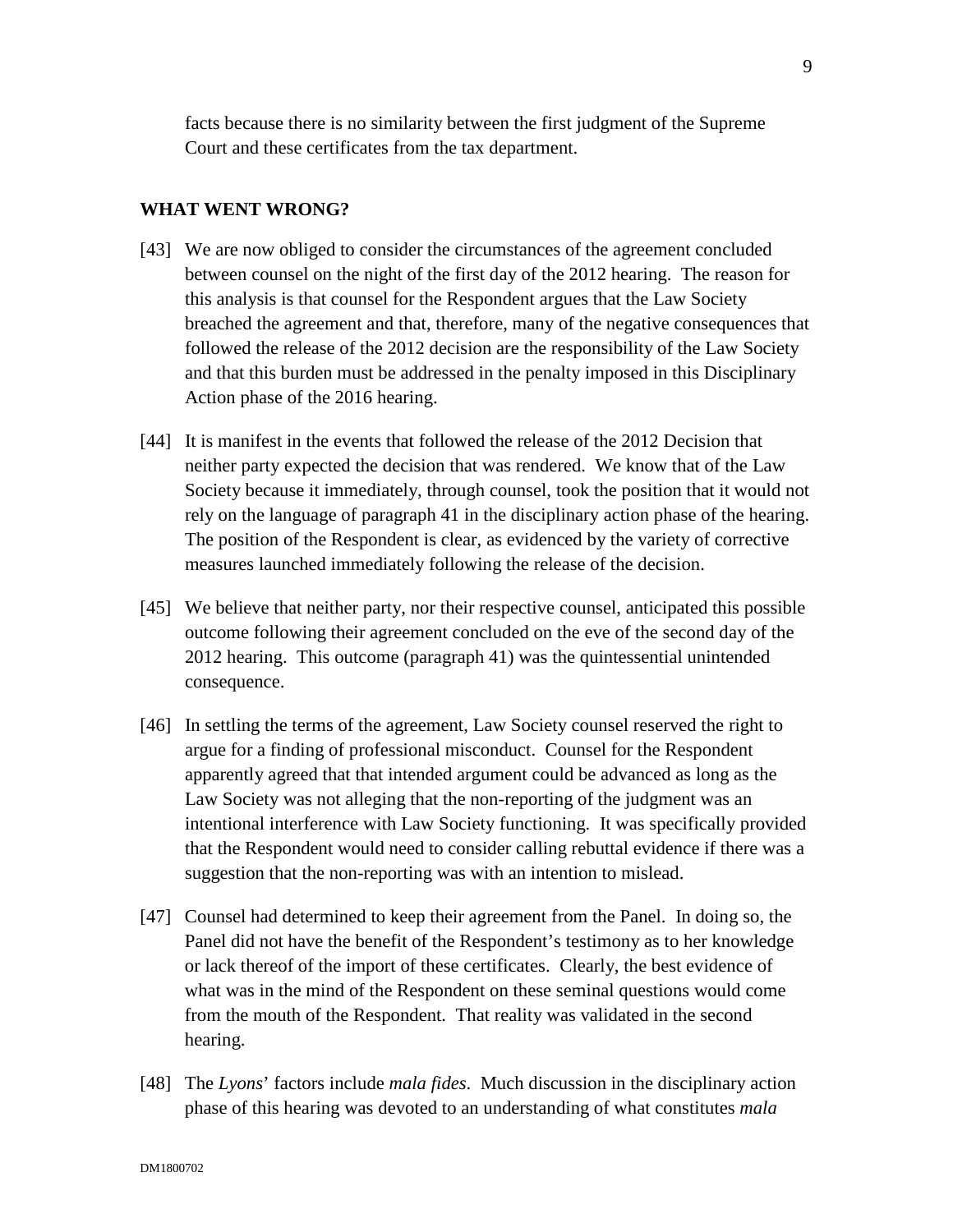*fides*. Multiple dictionary sources were cited. In the view of the Panel, most of that information was not helpful. We know that *mala fides* is the opposite of *bona fides*. Bad faith vs. good faith. There can be no inadvertent *mala fides*.

- [49] It follows then, if it is agreed that *mala fides* may be developed as a consideration before the Panel, that the state of mind of the Respondent would be in issue. For the Law Society to succeed in its quest for a finding of professional misconduct, it would need to argue that the Respondent was acting with bad intentions (*mala fides*). There is no other route to that outcome. However, the parties had just agreed that the intention of the Respondent to interfere with the Law Society regulatory function (the only meaningful interference in the context of this hearing) was an off limits subject matter. It is accordingly our finding, that the agreement of counsel, particularly when considered in light of its secrecy from the Panel, was flawed from the start.
- [50] There could be no *mala fides* (a necessary *Lyons* factor) advanced as a consideration without at the same time engaging, at the least, an inquiry of the state of mind of the Respondent. The state of mind of the Respondent was alluded to in passing by the counsel for the Law Society, and his argument was likely enhanced by the addition to the *mala fides* factor the notion of wilful blindness. To be clear, *Lyons* does not speak to wilful blindness, but we note also that, by definition, wilful blindness requires advertence.
- [51] Counsel for the Respondent relied upon the written record to establish the state of mind of the Respondent on the significant issues of knowledge of the rule and knowledge of the certificates. The written record is clear on that position but it is, of course, self-serving and not subject to the rigours of cross-examination. The second hearing provided to the parties a suggestion of why the Respondent may have eschewed the opportunity to testify given the aggressive and relentless crossexamination to which her testimony at the second hearing was subjected.
- [52] The reason why we denied the application of the Law Society to call these two counsel as witnesses in this hearing follows from the foregoing analysis. It was clear to the Panel that neither party asked for or anticipated the outcome that resulted. There could be no useful evidence provided that would clarify their intentions or anticipations. Both were clear to the Panel. Equally clear was the fact that this did not turn out as either had hoped, and that outcome required no further clarification.
- [53] This Panel finds that responsibility for the unfortunate and unintended outcome is shared equally. As noted above, the agreement was ill-conceived and, at the very least, should have been disclosed to the Panel. The decision to leave the Panel